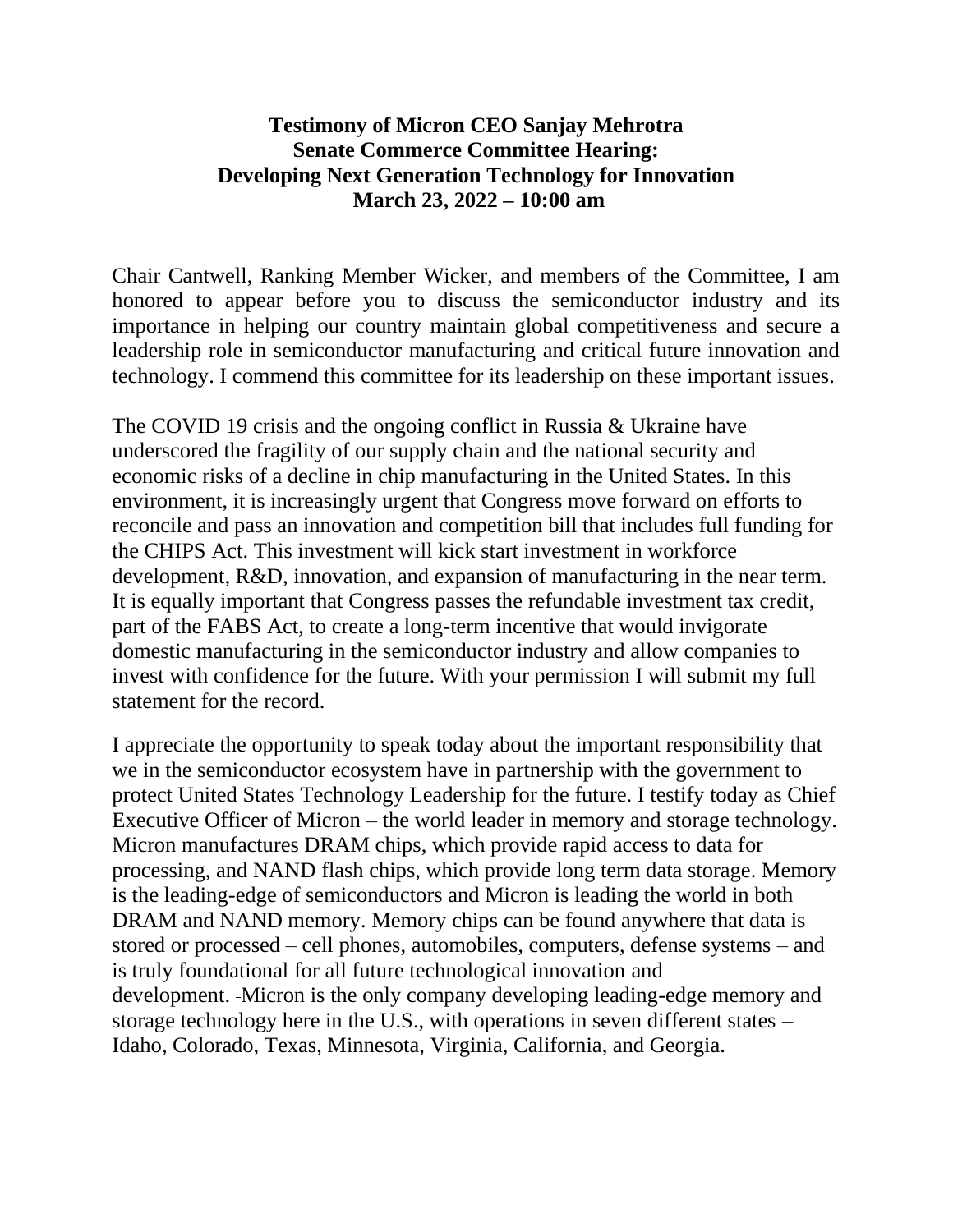We are headquartered in Boise, Idaho, and we have 43,000 team members worldwide, with nearly 10,000 of them located in facilities across the country. These facilities include our Manassas, Virginia, plant just 30 miles from here, where we manufacture memory and storage solutions. These products not only unlock innovation across American industries, but also create the much-needed legacy chips for our automotive and defense industry. Our Boise headquarters is home to the world's most advanced memory research center including 6,000 researchers, engineers, technicians, and other support functions.

We also recently opened an advanced memory design center in Atlanta, Georgia, where we will partner with leading institutions like Georgia Tech and the Atlanta University Center Consortium of Historically Black Colleges and Universities to source outstanding and diverse STEM talent. This work is critically important because it helps address the workforce development and national security challenges of the present moment.

Micron is committed to investing in the United States and we have already made significant contributions to leading-edge research and development and other areas that will lay the foundation for the more robust domestic manufacturing programs and facilities of the future.

I hope to leave you with two key takeaways today:

First: The United States must be self-sufficient in development and production of semiconductors. This is crucial to our technology leadership in the world and imperative to our national security. Our country requires a robust semiconductor industrial base to maintain our global technological leadership in areas from essential consumer products to cloud computing capabilities and defense systems. In particular, memory and storage technologies, which are foundational for all modern computing, are indispensable to a digital and dataintensive future. Incentive programs such as those included in the CHIPS legislation are a good start. This initial funding must be immediately supplemented by long-term incentives, including a refundable investment tax credit, to ensure the continued viability of the scaled-up industrial base and guarantee the domestic supply of semiconductors – both leading-edge and legacy chips – into the future. I want to emphasize that the CHIPS legislation is necessary but not sufficient – the refundable investment tax credit is equally important to enable confident long-term investments in significant manufacturing infrastructure. As this ambitious process will require years, if not decades, of sustained investment, speed is of the essence. Strengthening U.S.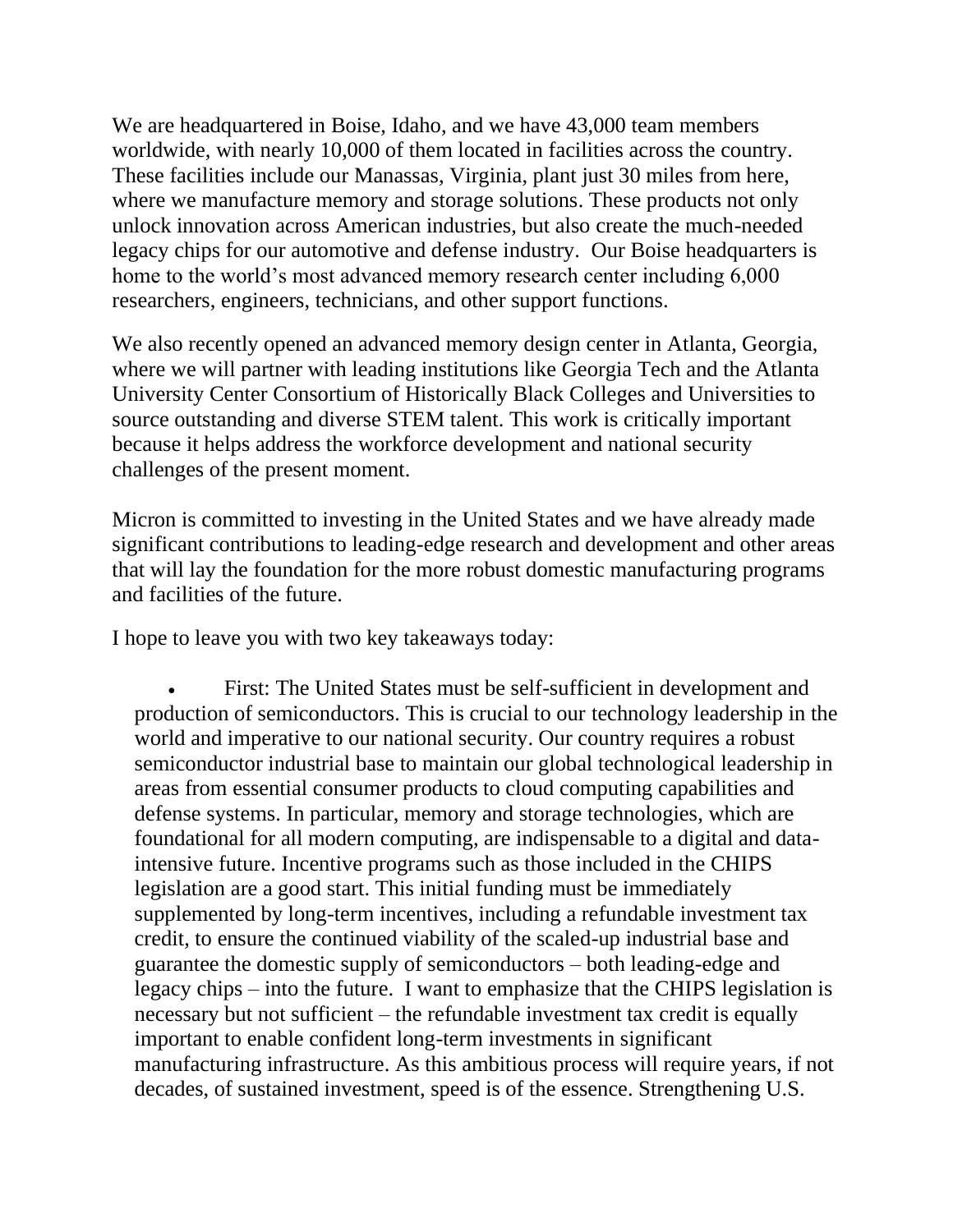capacity to manufacture memory and storage semiconductors will leverage industry's technological leadership to enhance the country's national and economic security;

Second: A renewed focus on supply chains and American manufacturing must be matched by continued investment in research and development to sustain the technological leadership of American universities and semiconductor companies and to meet the technological demands of the emerging data economy. The semiconductor industry invested \$40 billion in research and development in 2020. The industry consistently spends 20% of revenue in R&D on average, the highest of any industry. CHIPS Act funding for the National Semiconductor Technology Center (NSTC) and the Department of Defense-led Microelectronics Commons will support these efforts by leveraging the innovation of American researchers and startups to bring new technologies from "lab-to-fab," unlocking the benefit of these technologies for American industry. At the same time, expanded funding for research by the NSF, NIST, and Energy Department's Office of Science among others authorized under the pending innovation legislation will enable the basic research needed to unlock the next generation of advances in microelectronics. An increase in R&D investment supported by the CHIPS Act will generate strong growth in employment and economic output. In fact, according to the Semiconductor Industry Association's research, every dollar invested by the government in R&D creates \$16 in GDP growth.

## *The importance of a domestic industrial base*

Two-thirds of silicon wafers produced globally today are in memory and storage semiconductors. Of that total, only 2% is produced in the United States, all of it at our Manassas, Virginia fab. The remaining 98% is produced in Asia in large-scale fabrication facilities supported by supplier and talent ecosystems that have been developed with extensive domestic government support over the past 20 years. Collaboration between government and industry beginning with CHIPS Act funding and a refundable investment tax credit will kick-start the process of bringing investments back to the United States but will not fully reverse this trend.

As a result, U.S. manufacturers have come to rely on semiconductors produced overseas, primarily in Asia. With global supply chains facing unprecedented pressure in recent years, it is critical that the U.S. address this systemic vulnerability and invest to expand its domestic industrial base across all fronts,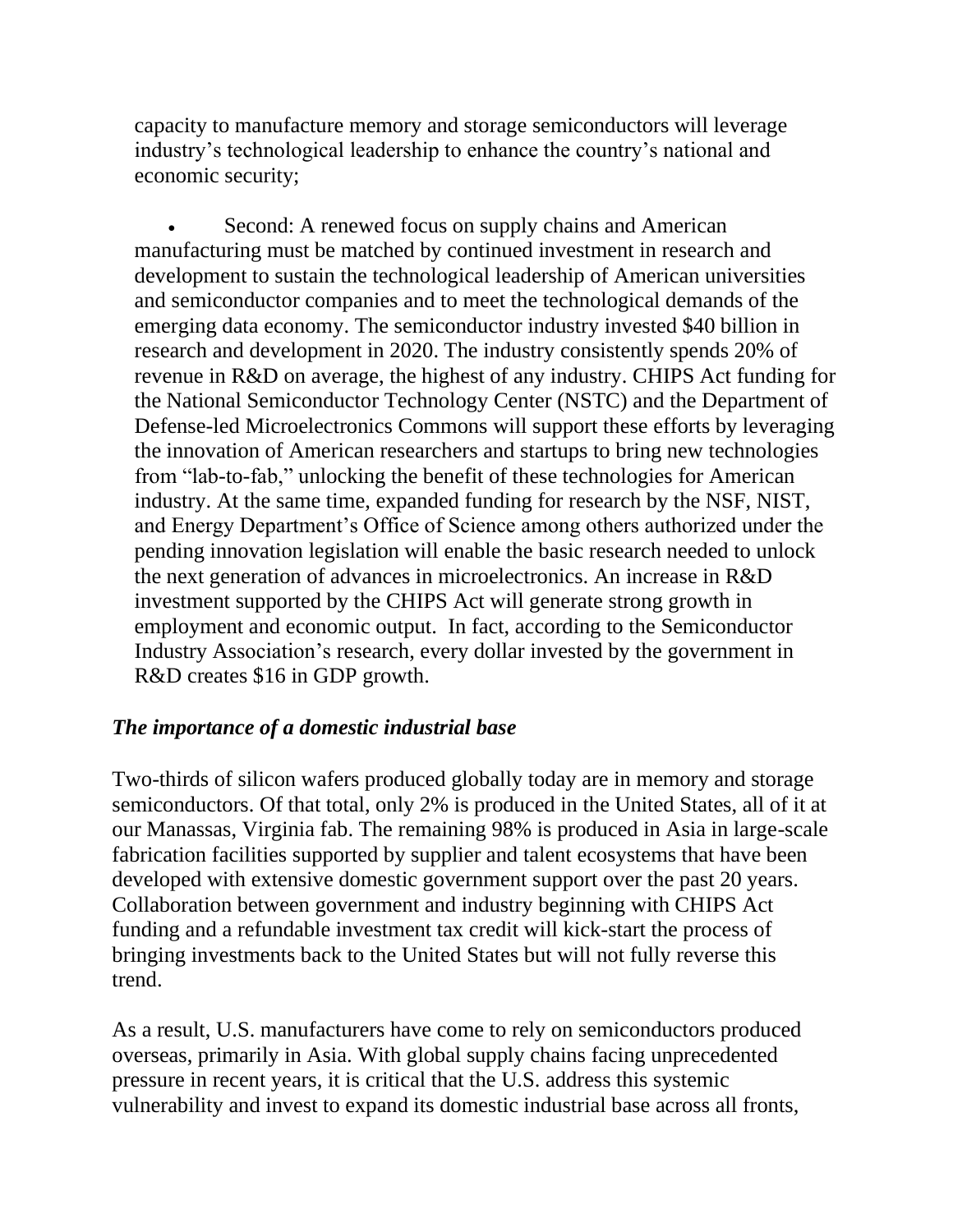including R&D, manufacturing, skilled workforce, and essential component supply chains. In addition, as recent events have demonstrated, U.S. leadership in semiconductor technology is a core component of our country's leverage in defending a peaceful international order.

Memory and storage have grown from 10 percent of the global semiconductor industry twenty years ago to about 30 percent of the semiconductor industry today. We expect this trend to continue. For example, 5G phones have 50 percent more memory (DRAM) and double the storage (NAND) content compared to 4G phones. Today's autonomous vehicles require more than ten times the amount of memory and storage that previous generation cars used to use and this memory consumption will continue to increase as this technology evolves and proliferates.

Given that memory and storage will play an indispensable role in driving innovation and manufacturing not only in the semiconductor industry, but across the global economy, it is essential to create and sustain an environment that will enable ambitious expansion of memory and storage manufacturing capabilities in the United States.

## *Federal Incentives*

Federal incentives are critical to enabling the large scale of manufacturing required in memory and storage at a globally competitive pace. To be commercially viable over the long term, memory and storage fabs must produce at very high volumes consistently over time. Multiple facilities are required to achieve this scale, each costing more than \$20 billion fully equipped. Technological advancements come with increasing complexity, requiring ever-higher capital and operating expenses on the part of memory and storage manufacturing companies. Our competitors abroad have benefited from 35-45% lower operating costs due to the investments of other governments.

For example, incentives offered by South Korea resulted in the ROK government's announcement that the country's leading semiconductor companies will invest more than \$450 billion in the semiconductor industry by 2030. European nations have also been successful in attracting large-scale investment due to their significant government incentives. To ensure the long-term impact of such investments, manufacturing incentives must be coupled with a refundable investment tax credit (ITC). While the CHIPS grant program as currently envisioned will help bridge the cost differential between the United States and other countries in upfront costs, a refundable ITC is critical to bridge the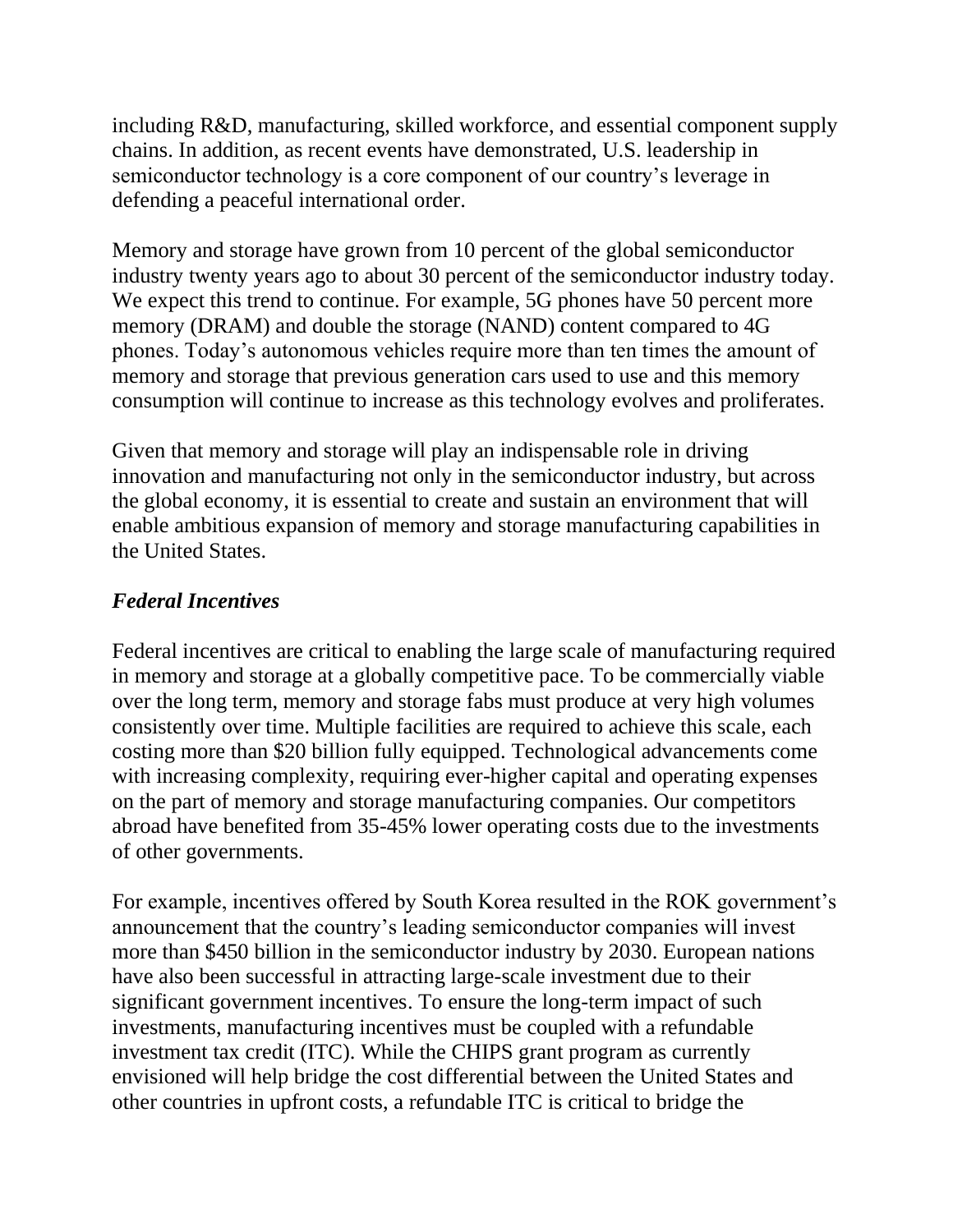differential in ongoing costs of operation. A refundable ITC will also provide an equitable and efficient means to allocate government funds toward strategic projects with the greatest potential to help build domestic semiconductor selfsufficiency. Micron appreciates efforts in this chamber and in the House to date to introduce robust ITC initiatives such as the FABS Act. The exponential and transformational impact this will have on the U.S. economy should not be underestimated. If semiconductor companies can make these large investments in this country in partnership with the US government, the impact will be significant. The chip industry tends to benefit from colocation and highly concentrated clusters or ecosystems. When fabs are sited in new locations, extensive pools of talent and resources inevitably follow. Those investments have in recent years been primarily in Asia and combined with other economic factors have led to a 35-45% cost disadvantage for U.S. semiconductor memory companies to build and operate domestic fabs vs. Asian competitors. This is a momentous opportunity to change that trajectory and put the U.S. on competitive ground for the future.

Micron has announced plans to invest more than \$150 billion globally over the next decade in leading-edge memory manufacturing and research and development. As part of this process, we continue to explore plans to build new fabs in the United States. Our expansion plans, which if executed would constitute the largest single semiconductor investment in the history of the United States, require close coordination with federal and state policies to ensure the economic viability of our operations in a global, competitive marketplace.

Micron is fully aware of its responsibility to the American people whose tax dollars would fund proposed incentives programs. While we anticipate that a significant amount of federal funding will be required to make a mega-fab viable, a major investment in a new domestic fab would be an investment that benefits the entire U.S. supply chain. For example, building a fab require tens of billions of dollars of capital expenses in manufacturing equipment, construction, and IT systems, as well as billions of dollars annually in operational expenses related to gases and chemicals, technical services, repair and maintenance, utilities, and other materials. These costs manifest as direct, sustained investment in the U.S. supplier base. Further, a new fab would result in tens of thousands of community jobs over the long term, a large proportion of which would be in trade roles for constructing and maintaining these leading-edge clean room facilities. In other words, successful and sustainable investments in new manufacturing will not only benefit the U.S. semiconductor industry, but also the prosperity and national security of the United States as a whole.